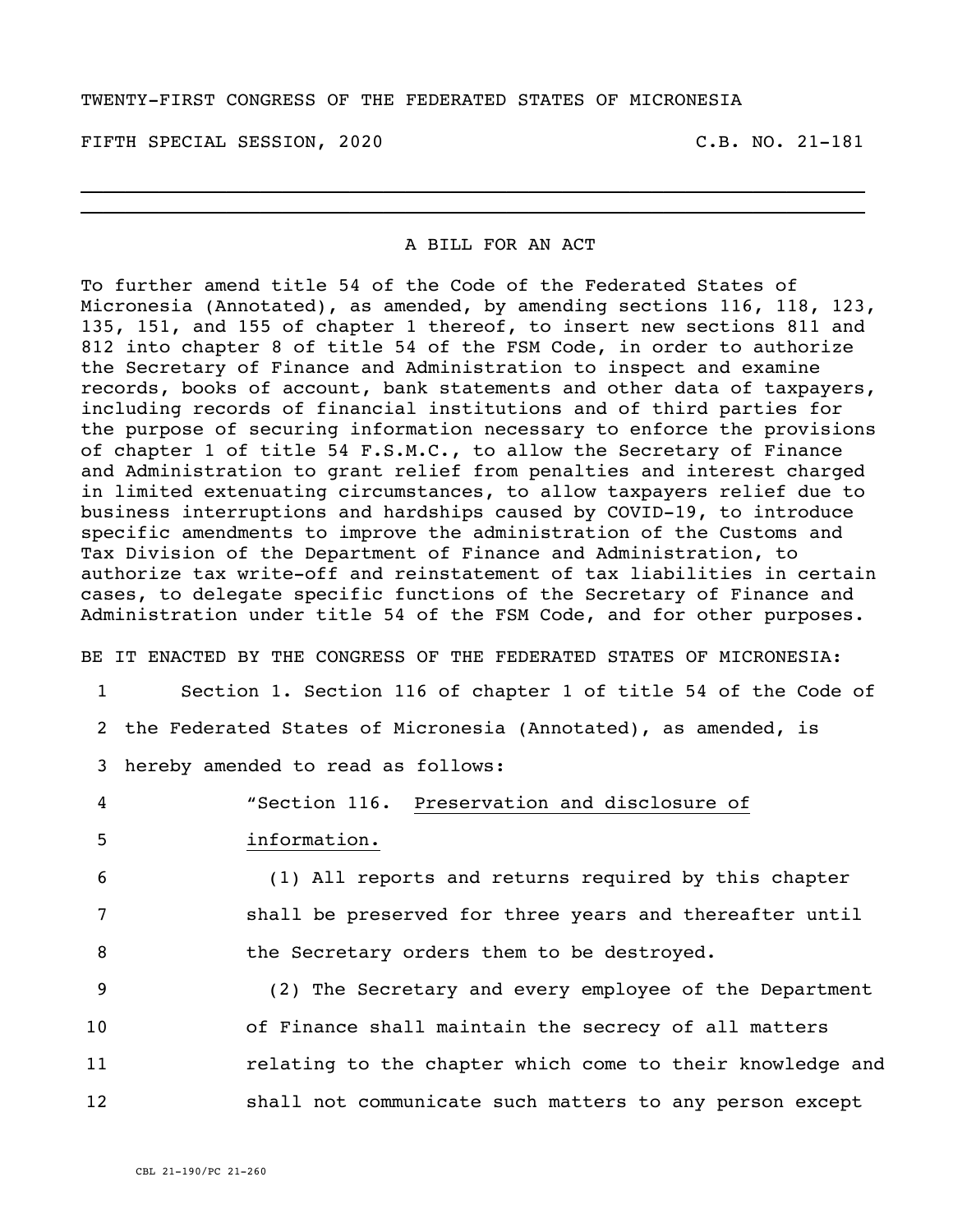for the purpose of carrying into effect this chapter or any other enactment imposing taxes or duties payable to the Government of the Federated States of Micronesia.

\_\_\_\_\_\_\_\_\_\_\_\_\_\_\_\_\_\_\_\_\_\_\_\_\_\_\_\_\_\_\_\_\_\_\_\_\_\_\_\_\_\_\_\_\_\_\_\_\_\_\_\_\_\_\_\_\_\_\_\_\_\_\_\_\_\_\_\_\_\_ **\_\_\_\_\_\_\_\_\_\_\_\_\_\_\_\_\_\_\_\_\_\_\_\_\_\_\_\_\_\_\_\_\_\_\_\_\_\_\_\_\_\_\_\_\_\_\_\_\_\_\_\_\_\_\_\_\_\_\_\_\_\_\_\_\_\_\_\_\_\_**

 (3) No employee of the Department of Finance shall be required to produce in any court any matter or thing relating to the taxes imposed by this chapter coming under his notice in the performance of his duties as an employee of the Revenue Division except when it is necessary to do so for the purpose of carrying into effect any provision of this chapter or any other enactment imposing duties or taxes payable to the Government of the Federated States of Micronesia.

 (4) Information as to the amount of income or any particular set forth or disclosed in any report or return required under this chapter may, upon request of a committee appointed by the Congress of the Federated States of Micronesia, be furnished to the committee, but the committee or any member, clerk, or other officer or employee thereof shall not disclose any particulars of the information so furnished except to law enforcement officers for the purpose of aiding the detection or prosecution of crimes committed in violation of this chapter.

 (5) The Governor of each State may appoint one representative of his administration who shall have

of 15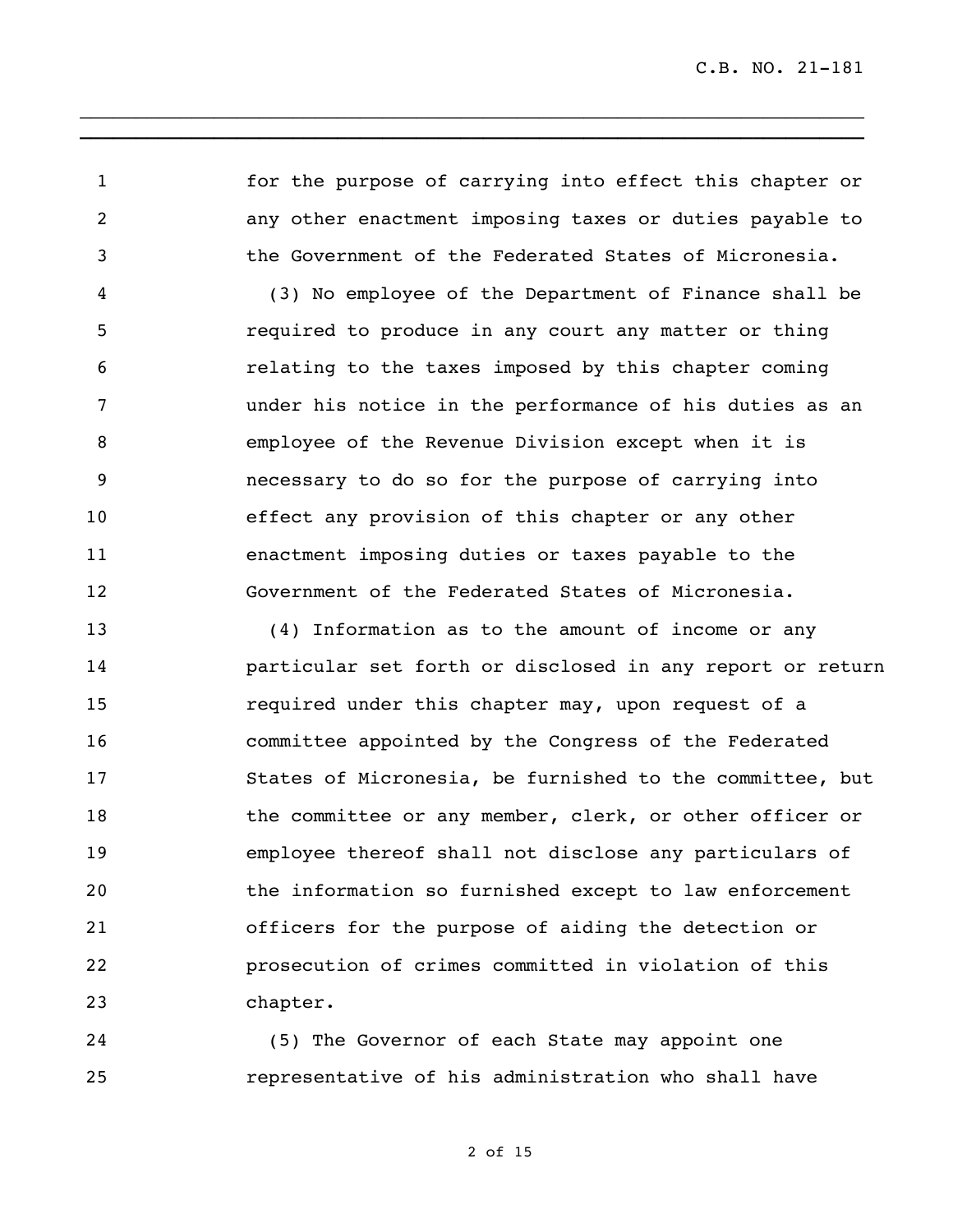access to all returns, reports, or other information on file with the Department of Finance as may be necessary to show that the required distribution of revenue to his State has been made. Each Governor shall make the appointment of his representative known to the Secretary of Finance. The appointee may share information acquired hereunder with the Governor of his State. The Governor and his appointee may not disclose the information to any other person except for the specific purpose of ensuring that the required distribution of revenues to their State has been made, or except as otherwise provided for by law.

\_\_\_\_\_\_\_\_\_\_\_\_\_\_\_\_\_\_\_\_\_\_\_\_\_\_\_\_\_\_\_\_\_\_\_\_\_\_\_\_\_\_\_\_\_\_\_\_\_\_\_\_\_\_\_\_\_\_\_\_\_\_\_\_\_\_\_\_\_\_ **\_\_\_\_\_\_\_\_\_\_\_\_\_\_\_\_\_\_\_\_\_\_\_\_\_\_\_\_\_\_\_\_\_\_\_\_\_\_\_\_\_\_\_\_\_\_\_\_\_\_\_\_\_\_\_\_\_\_\_\_\_\_\_\_\_\_\_\_\_\_**

 (6) The Attorney General or other legal representatives of the Government of the Federated States of Micronesia may inspect the report of return of any taxpayer who brings an action to set aside or review the tax based 17 thereon, or against whom an action of proceeding has been instituted to recover any tax or any penalty imposed by this chapter.

 (7) Nothing herein shall prohibit the Secretary or his delegate from compiling and publishing statistics or information generally on the returns filed so long as there is no reference to a particular return and the statistics and the information do not in effect divulge the contents of any one return.

of 15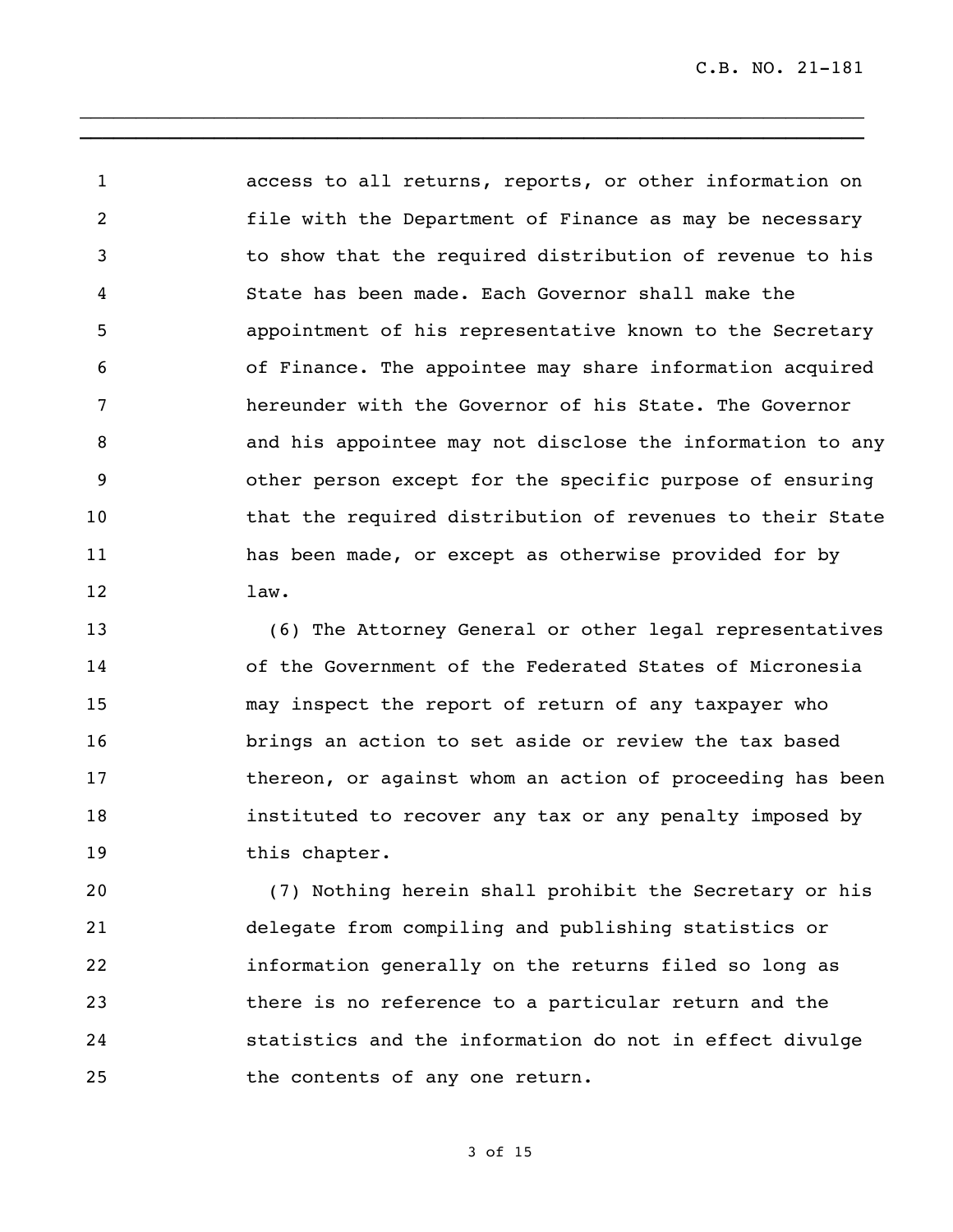| $\mathbf 1$ | (8) In enforcing the provisions of this chapter, the      |
|-------------|-----------------------------------------------------------|
| 2           | Secretary shall have authority to demand the production   |
| 3           | by a taxpayer, and to inspect and examine, the records,   |
| 4           | books of account, bank statements, and any other          |
| 5           | pertinent data of a taxpayer in his possession for the    |
| 6           | purpose of determining the accuracy of the tax return or  |
| 7           | the correct amount of tax due to the National Government. |
| 8           | The authority of the Secretary extends to the examination |
| 9           | of financial records in the possession of a financial     |
| 10          | institution or a third party, including a State           |
| 11          | government or a municipal government in the FSM, with     |
| 12          | whom a taxpayer has a business relation or a transaction, |
| 13          | and to demand from a financial institution or a third     |
| 14          | party, including a State government or a municipal        |
| 15          | government in FSM, the production of such records, with   |
| 16          | respect to a relevant taxpayer, for the purpose of        |
| 17          | enabling the Secretary to obtain relevant information in  |
| 18          | connection with enforcing the provisions of this chapter. |
| 19          | The term "financial institution" used in this section     |
| 20          | means any person or entity, which carries on a business   |
| 21          | which includes any of the following activities:           |
| 22          | (a) acceptance of deposits and other repayable            |
| 23          | funds from the public;                                    |
| 24          | (b) lending, including consumer credit, mortgage          |
| 25          | credit, factoring (with or without recourse) and          |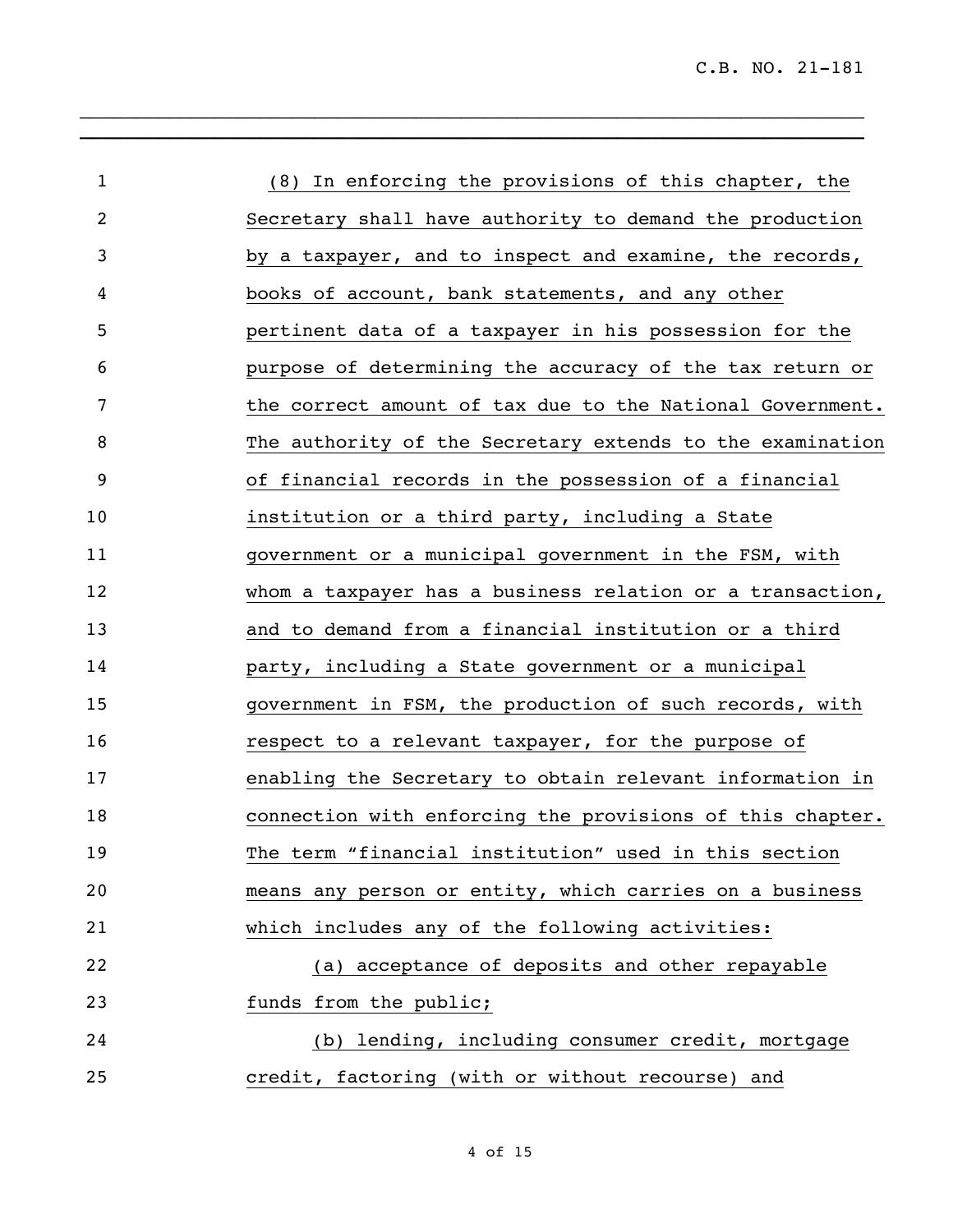| $\mathbf{1}$ | financing of commercial transactions;                             |
|--------------|-------------------------------------------------------------------|
| 2            | (c) financial leasing;                                            |
|              |                                                                   |
| 3            | (d) money transmission services;                                  |
| 4            | (e) issuing and administering means of payment                    |
| 5            | (such as credit cards, travelers checks and bankers               |
| 6            | $dratts$ ;                                                        |
| 7            | (f) issuing or brokering insurance policy,                        |
| 8            | guarantees and commitments;                                       |
| 9            | (g) trading for their own account or for account of               |
| 10           | customers in money market instruments (such as checks,            |
| 11           | bills, certificates of deposit), foreign exchange,                |
| 12           | financial futures and options, exchange and interest rate         |
| 13           | instruments, and transferable securities;                         |
| 14           | (i) underwriting share issues and participation in                |
| 15           | such issues;                                                      |
| 16           | advice to undertakings on capital structure, industrial           |
| 17           | strategy and related questions, and advice and services           |
| 18           | relating to mergers and the purchase of undertakings;             |
| 19           | (j) money-brokering;                                              |
| 20           | (k) portfolio management and advice;                              |
| 21           | safekeeping and administration of securities;<br>(1)              |
| 22           | credit reference services; or<br>(m)                              |
| 23           | (n) safe custody services."                                       |
| 24           | Section 2. Section 118 of chapter 1 of title 54 of the Code       |
| 25           | of the Federated States of Micronesia (Annotated), as amended, is |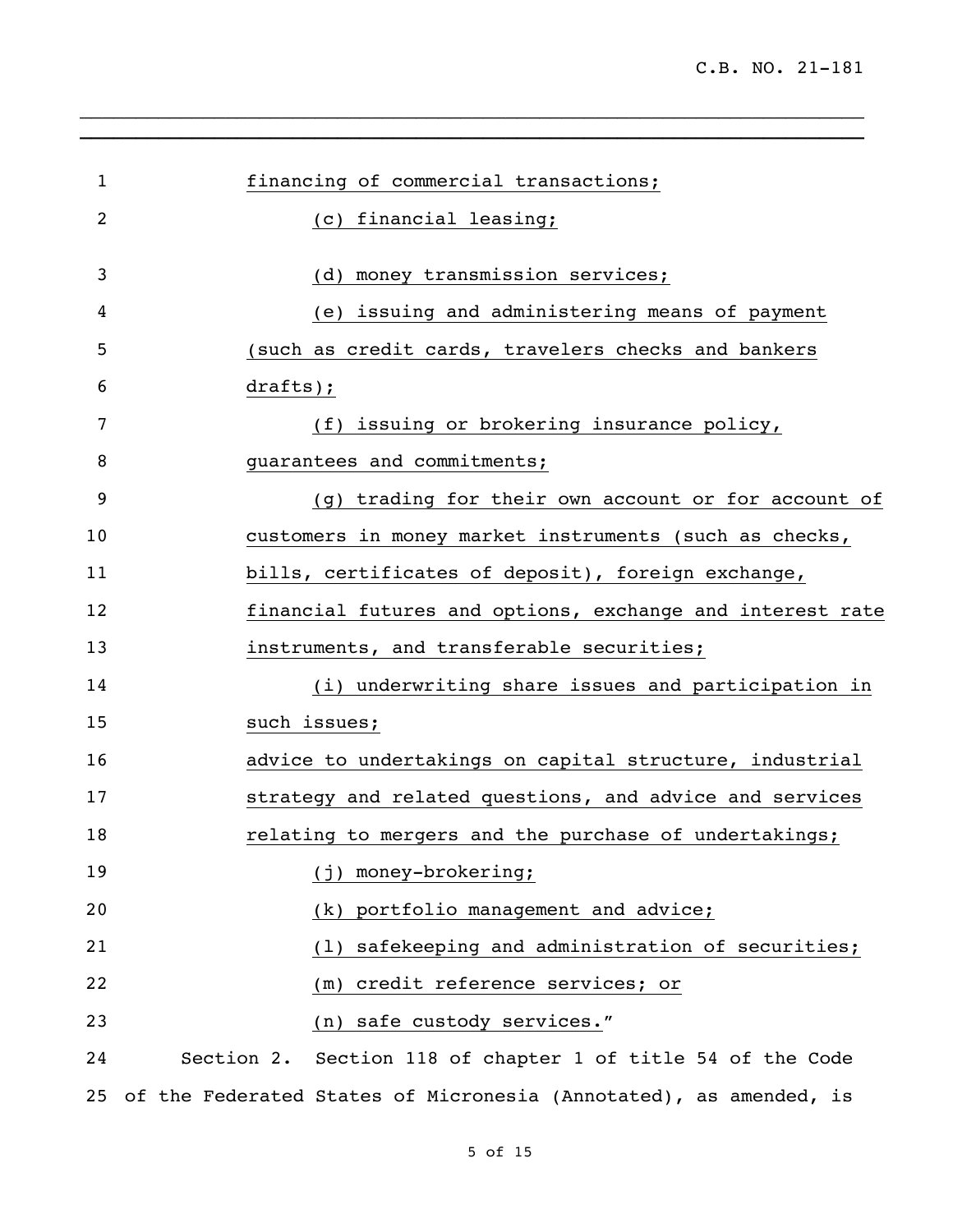hereby amended to read as follows:

| $\overline{2}$ | "Section 118. Penalties for violation of sections 116            |
|----------------|------------------------------------------------------------------|
| -3             | and 117. Any violation of subsection $(2)$ , $(3)$ , $(4)$ ,     |
| 4              | $[\Theta \hat{r}]$ (5), or failure to make available the records |
| 5              | required by the Secretary pursuant to subsection (8) of          |
| 6              | section 116 or violation of section 117 of this chapter          |
|                | shall be a misdemeanor and shall be punishable by a              |
| 8              | fine of not more than \$500, or imprisonment for not             |
| -9             | more than six months, or both.                                   |

\_\_\_\_\_\_\_\_\_\_\_\_\_\_\_\_\_\_\_\_\_\_\_\_\_\_\_\_\_\_\_\_\_\_\_\_\_\_\_\_\_\_\_\_\_\_\_\_\_\_\_\_\_\_\_\_\_\_\_\_\_\_\_\_\_\_\_\_\_\_ **\_\_\_\_\_\_\_\_\_\_\_\_\_\_\_\_\_\_\_\_\_\_\_\_\_\_\_\_\_\_\_\_\_\_\_\_\_\_\_\_\_\_\_\_\_\_\_\_\_\_\_\_\_\_\_\_\_\_\_\_\_\_\_\_\_\_\_\_\_\_**

 Section 3. Section 123 of chapter 1 of title 54 of the Code of the Federated States of Micronesia (Annotated), as amended, is hereby amended to read as follows:

 "Section 123. Refunds of taxes on wages and salaries. (1) If it shall be shown, upon application of an employee, that there has been withheld from his wages or salaries any tax not due thereon, or more than the amount of tax due thereon, or that he has paid from his wages and salaries any tax not due thereon or more than 19 the amount of tax thereon, or if it is shown upon application of the business that it has paid an amount not due as tax under this chapter or greater than the 22 tax levied under this chapter, then the Secretary shall refund the amount found to have been overpaid or otherwise not due and shall pay such refund out of current collections of the tax; provided, the Secretary

of 15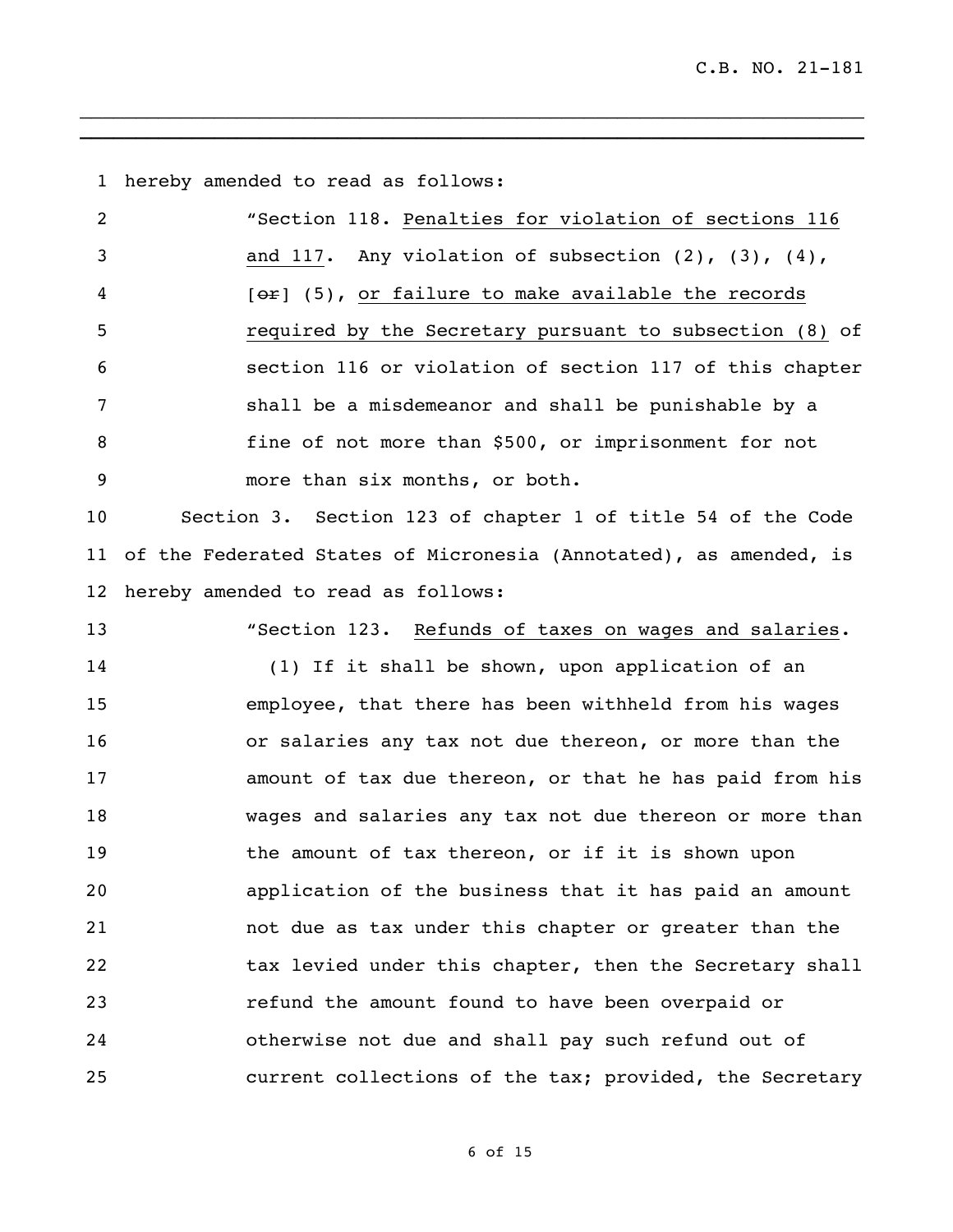1 shall be satisfied that: (a) the amount so overpaid or otherwise not due has been paid to the Government; (b) the amount of refund claimed has not been used as a credit against any tax or taxes due and payable to the Government from such employee; and (c) application for such refund was filed within one year after the end of the calendar year in which the amount to be refunded was withheld or paid. (2) The Secretary shall make a decision on the application for refund within 90 days after it is submitted. (3) Notwithstanding anything in this section, the Secretary may refrain from issuing a tax refund check when the amount of tax refund does not exceed five dollars. Any tax refund that is withheld shall be offset against any tax owed or transferred forward to 18 the next taxable year." Section 4. Section 135 of chapter 1 of title 54 of the Code of the Federated States of Micronesia (Annotated), as amended, is hereby amended to read as follows: "Section 135. Responsibilities for withheld taxes. (1) All taxes withheld by any employer under section 131 of this chapter shall be held in trust by such employer for the Government and for payment to the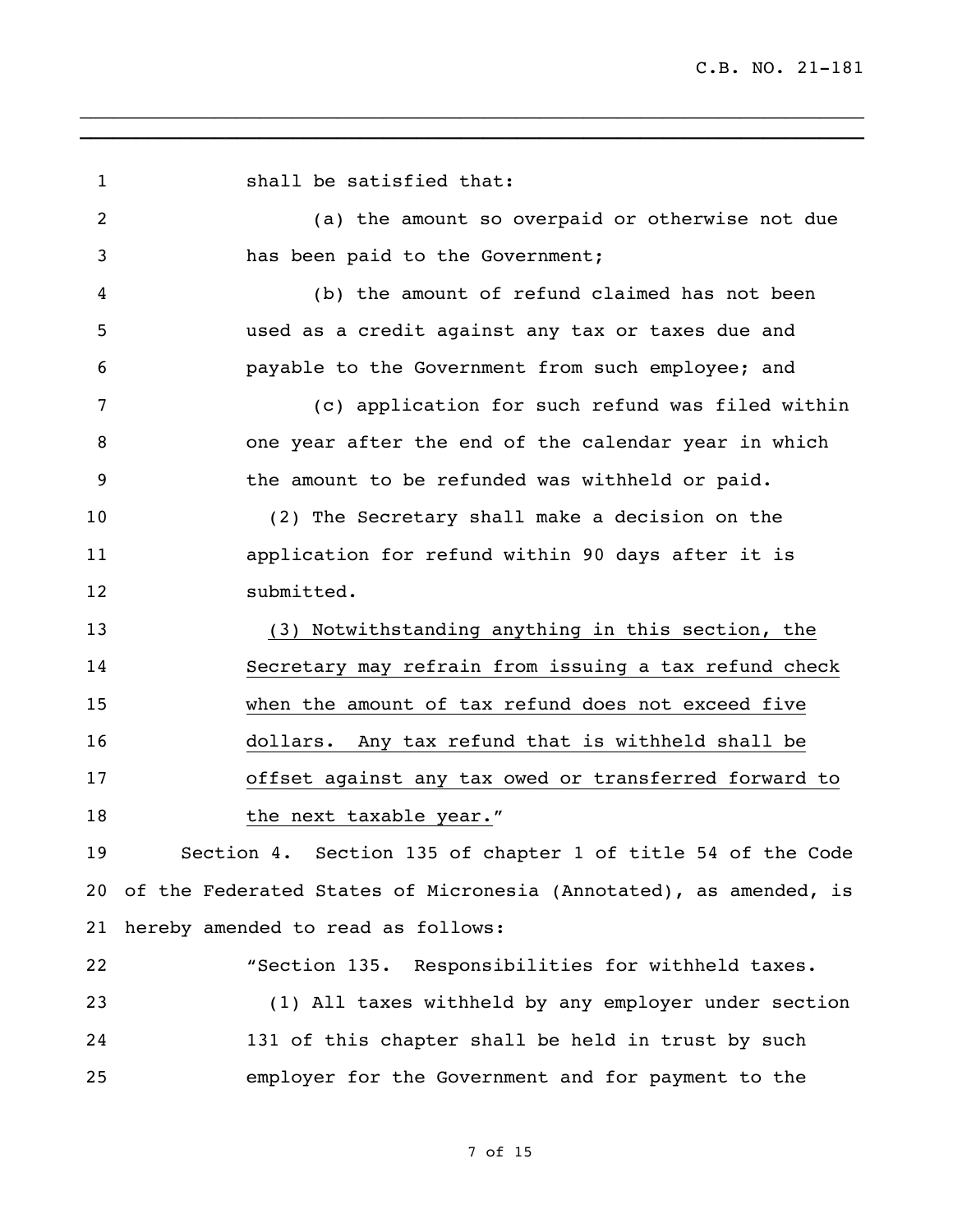Secretary in the manner and at the time required by this chapter. (2) If any employer fails or neglects to deduct and withhold from the compensation paid to an employee the amount of the tax imposed by this chapter, and the Secretary is satisfied that the employer has not refused to deduct the amount of the tax imposed, the employee shall be liable to pay to the Government the amount of the tax not deducted no later than the last day of the month following the close of each quarter, 11 to wit, on or before April 30, July 31, October 31, and January 31. (3) Notwithstanding subsection (2) of this section, if any employer refuses to deduct and withhold from the compensation paid to an employee, or to pay over, the 16 amount of the tax imposed by this chapter, such employer shall, moreover, be liable to pay to the Government the amount of the tax, which amount shall (whether or not tax withholdings constituting trust funds have been commingled with said employer's assets) form a lien on the employer's entire assets, having priority over all other claims and liens, except as provided by the Secured Transactions Act. **[3](4)** Any employer may recover from an employee any amount which he should have withheld but did not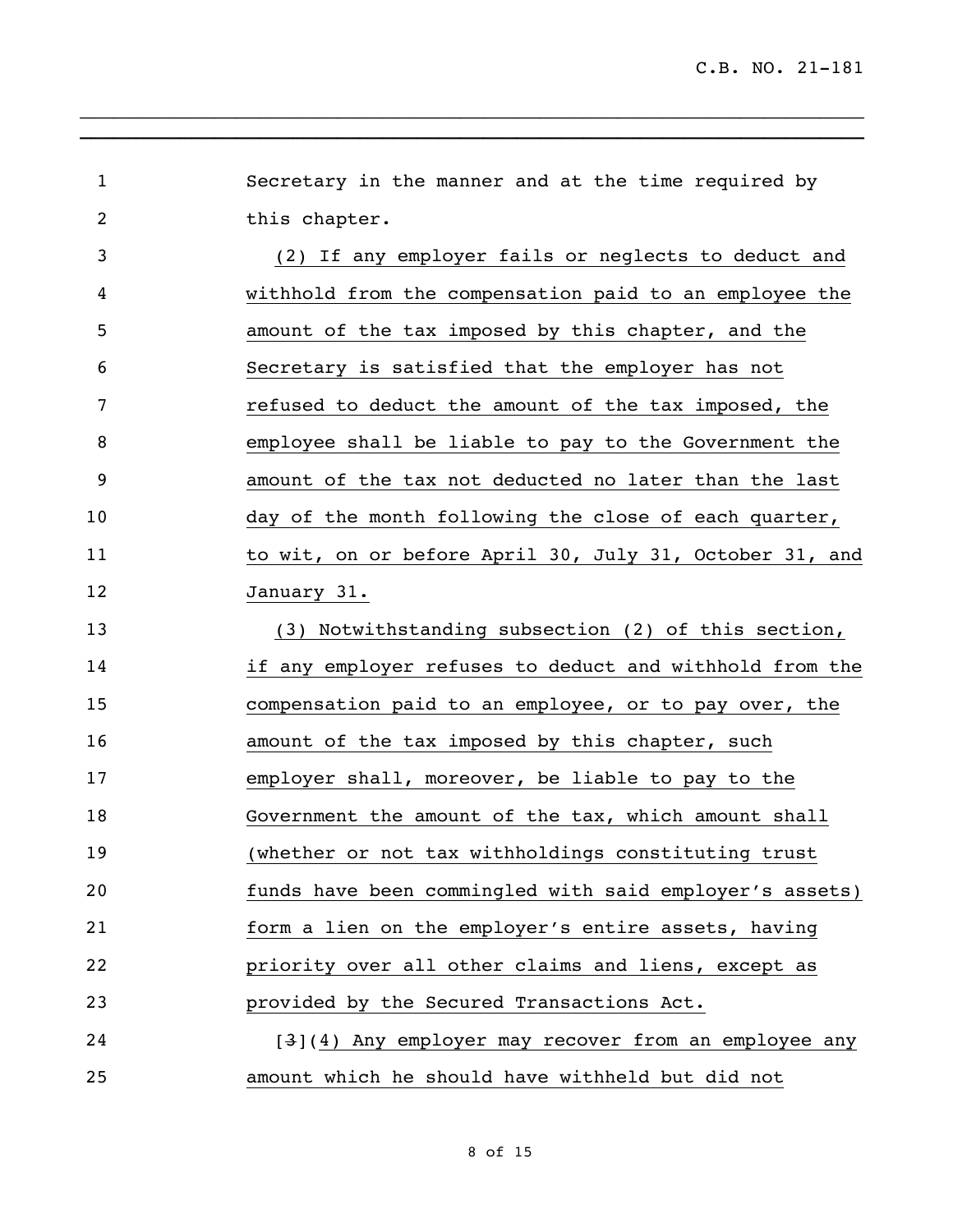withhold from such employee's wages and salaries, if he has been required to pay and has paid the amount to the Government out of his own funds pursuant to this section." Section 5. Section 151 of chapter 1 of title 54 of the Code of the Federated States of Micronesia (Annotated), as amended, is hereby amended to read as follows: "Section 151. Records; inspection and audit. (1) All persons, employees, and business required to make and file returns under this chapter shall keep and maintain for a period of six (6) years accurate records, and the records may be inspected, uplifted, 13 copied, or audited [and audited] at any reasonable time 14 by the Secretary for the purpose of administering the provisions of this chapter. (2) For the purpose of this section the term "records" includes books of account, recording receipts documents or income or expenditure or purchases or sales, and also includes vouchers, invoices, receipts, and such other documents (including in electronic form) as are necessary to verify the entries in any such books of account and, in the case of an agent, records of all transactions (including in electronic form) carried out on behalf of the agent's principal." Section 6. Section 155 of chapter 1 of title 54 of the Code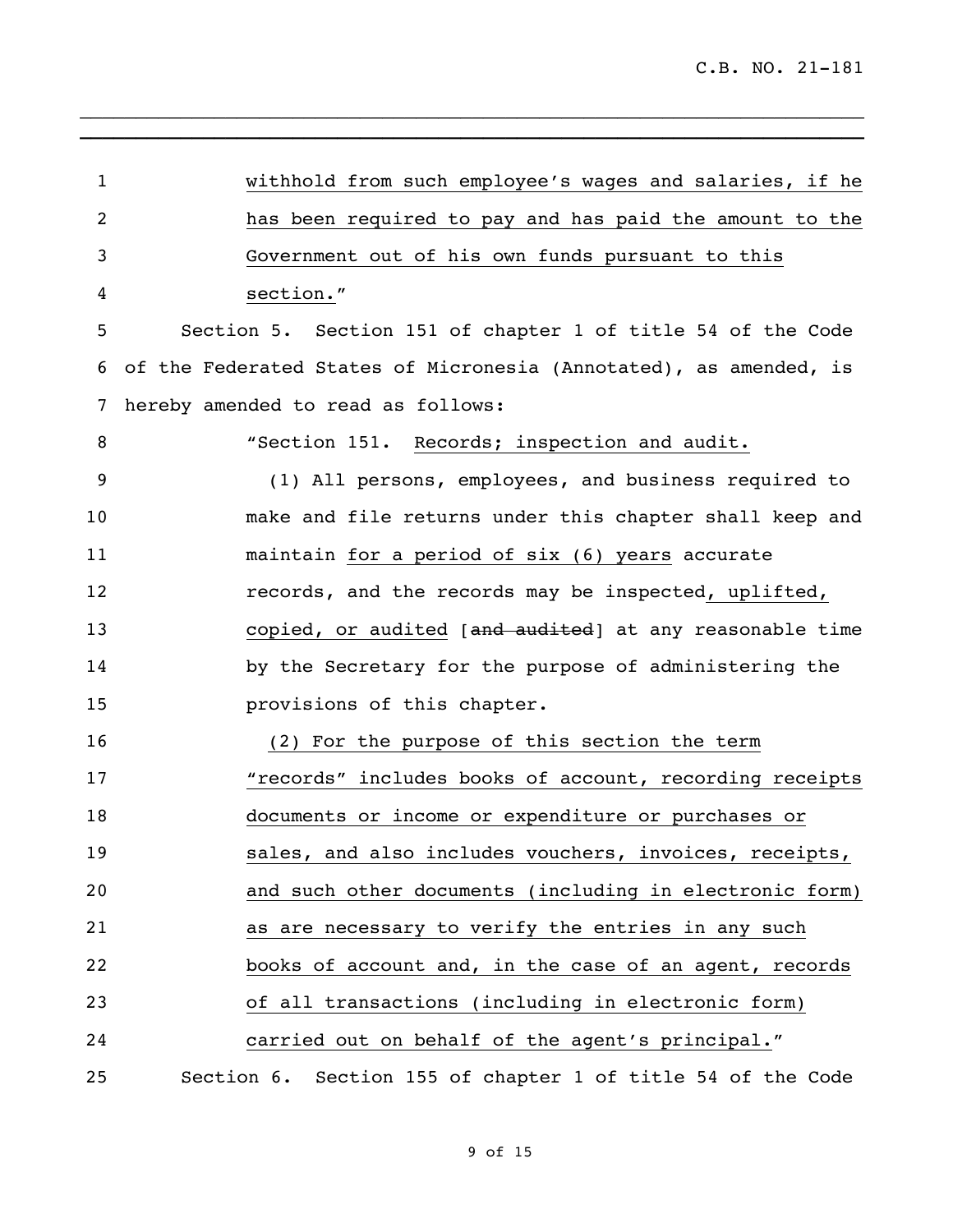of the Federated States of Micronesia (Annotated), as amended, is hereby amended to read as follows:

\_\_\_\_\_\_\_\_\_\_\_\_\_\_\_\_\_\_\_\_\_\_\_\_\_\_\_\_\_\_\_\_\_\_\_\_\_\_\_\_\_\_\_\_\_\_\_\_\_\_\_\_\_\_\_\_\_\_\_\_\_\_\_\_\_\_\_\_\_\_ **\_\_\_\_\_\_\_\_\_\_\_\_\_\_\_\_\_\_\_\_\_\_\_\_\_\_\_\_\_\_\_\_\_\_\_\_\_\_\_\_\_\_\_\_\_\_\_\_\_\_\_\_\_\_\_\_\_\_\_\_\_\_\_\_\_\_\_\_\_\_**

 "Section 155. Civil penalties. The criminal penalties imposed by section 154 of this chapter for violation of provisions of this chapter shall be separate from, and in addition to, all other penalties or interest provided for in this section. The following civil penalties are hereby levied and shall be assessed and collected by this Secretary:

10 (1) Failure to file return on time. Except as may be permitted by the Secretary pursuant to sections 139 and 143 of this chapter, if any taxpayer fails to make and file a return required under this chapter on or before 14 the date set, unless prior to that date such taxpayer applied for and received an extension for reasonable cause, one percent of the tax shall be added for each 30 days or fraction thereof elapsing between the due date of the return and the date on which it is actually filed; provided, however, that the minimum penalty under this subsection shall be five dollars.

 (2) Failure by employer to file statement. Any employer required to furnish a written statement prescribed in section 133 of this chapter who willfully failed to file such statements on the date prescribed thereof, except with regard to any extension of time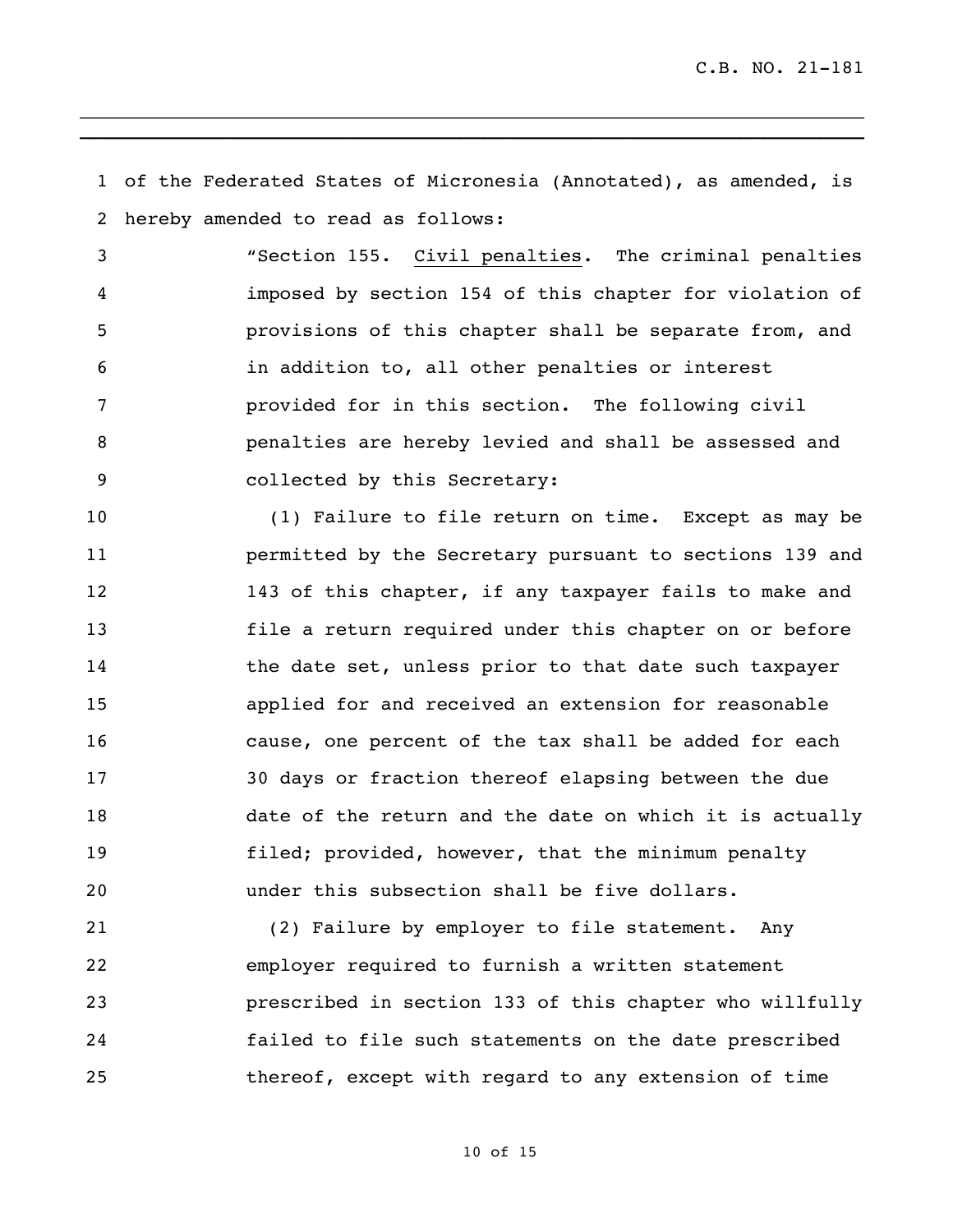for filing, shall be subject to a five dollar penalty for each such statement not so filed.

\_\_\_\_\_\_\_\_\_\_\_\_\_\_\_\_\_\_\_\_\_\_\_\_\_\_\_\_\_\_\_\_\_\_\_\_\_\_\_\_\_\_\_\_\_\_\_\_\_\_\_\_\_\_\_\_\_\_\_\_\_\_\_\_\_\_\_\_\_\_ **\_\_\_\_\_\_\_\_\_\_\_\_\_\_\_\_\_\_\_\_\_\_\_\_\_\_\_\_\_\_\_\_\_\_\_\_\_\_\_\_\_\_\_\_\_\_\_\_\_\_\_\_\_\_\_\_\_\_\_\_\_\_\_\_\_\_\_\_\_\_**

 (3) Failure to file after demand. Where taxpayer fails to file return and pay tax after demand in any case where the Secretary makes a return and assesses a tax after a taxpayer's failure or refusal to make and file a return and pay the tax required by this chapter, 8 [10%] 25 percent of the tax assessed, in addition to the penalties of subsection (1) of this section, shall 10 be added thereto.

 (4) False and fraudulent returns. If any part of any deficiency is due to fraud with intent to evade the 13 tax, or any portion thereof, 50 percent of the total amount of such deficiency, in addition to the penalties 15 provided in subsections (1), (2), and (3) of this section, shall be assessed and added to the deficiency assessment.

 (5) Interest. If any tax or penalty imposed by this chapter is not paid on or before the date prescribed for such payment, there shall be collected, in addition to such tax and penalties, interest on the unpaid balance of the tax principal at the rate of six percent per annum from its due date until the date it is paid. (6) On application for relief made in writing to the

Secretary by any taxpayer who (whether before or after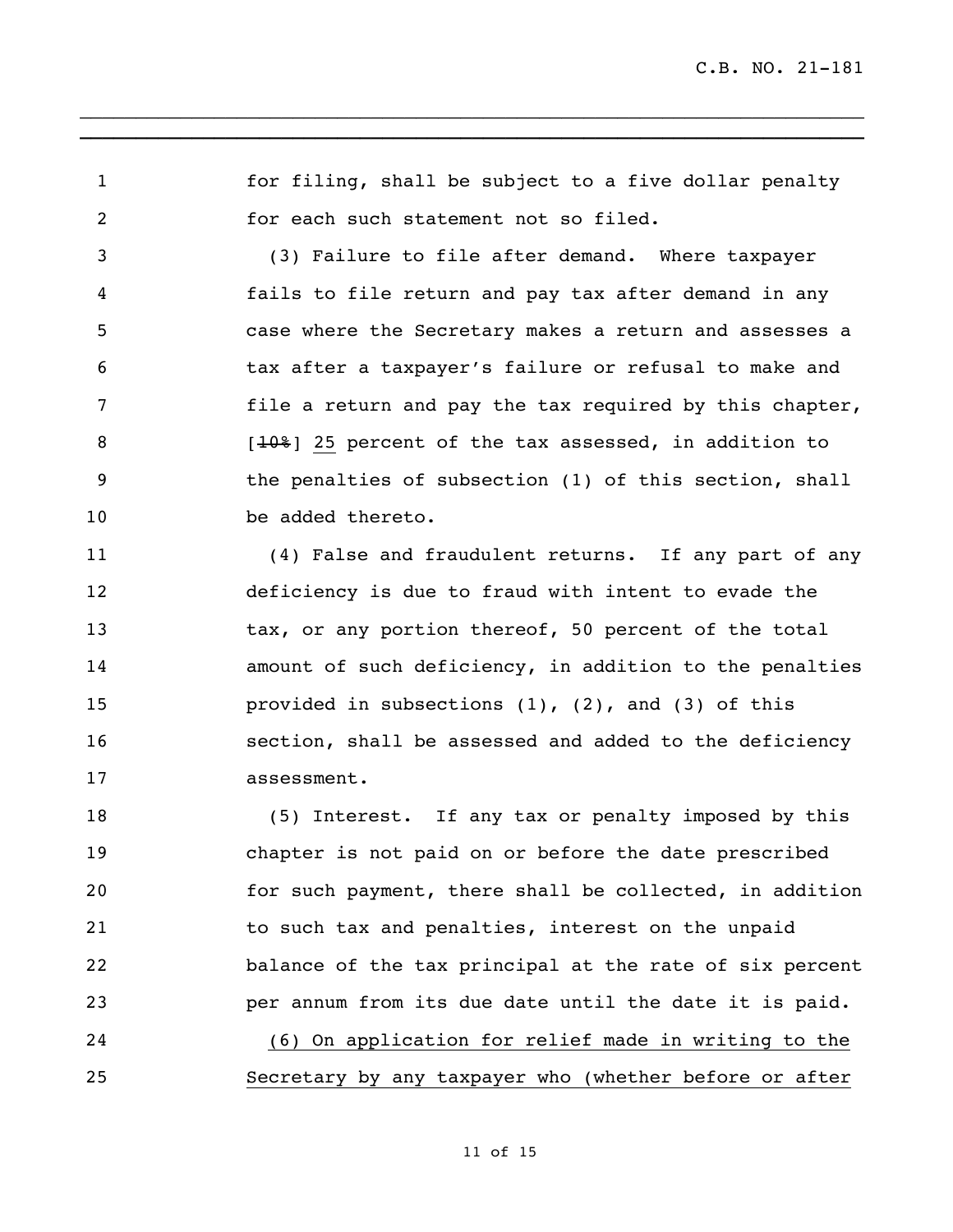| $\mathbf{1}$   | the commencement of this provision) has become liable            |
|----------------|------------------------------------------------------------------|
| $\overline{2}$ | for the payment of any penalty or interest under                 |
| 3              | subsections $(1)$ $(2)$ , $(3)$ , and $(5)$ of this section, the |
| 4              | Secretary may, grant relief to the taxpayer by the               |
| 5              | remission of the whole or part of the penalty and or             |
| 6              | interest, if he is satisfied that the late filing and            |
| 7              | or late payment was due to:                                      |
| 8              | (a) circumstances outside of the control of the                  |
| 9              | taxpayer; or                                                     |
| 10             | (b) the serious illness of the person responsible                |
| 11             | for filing the return or statement, or paying the tax;           |
| 12             | or                                                               |
| 13             | (c) excusable error on the part of a taxpayer                    |
| 14             | relying upon an incorrect information.                           |
| 15             | (e) A significant disruption to the person's                     |
| 16             | business caused by COVID-19 (also known as Coronavirus)          |
| 17             | restrictions."                                                   |
| 18             | Section 7. Chapter 8 of title 54 of the Code of the              |
|                | 19 Federated States of Micronesia (Annotated), as amended, is    |
| 20             | hereby amended by inserting new section 811 to read as follows:  |
| 21             | "Section 811. Tax write-off and reinstatement of tax             |
| 22             | debt                                                             |
| 23             | (1) The Secretary may write off in whole or in part              |
| 24             | any amount of unpaid tax, penalties, or interest owed            |
| 25             | by a taxpayer where he is satisfied that all reasonable          |

 $\overline{a_1}$  , and an approximately dependent of the set of the set of the set of the set of the set of the set of the set of the set of the set of the set of the set of the set of the set of the set of the set of the set o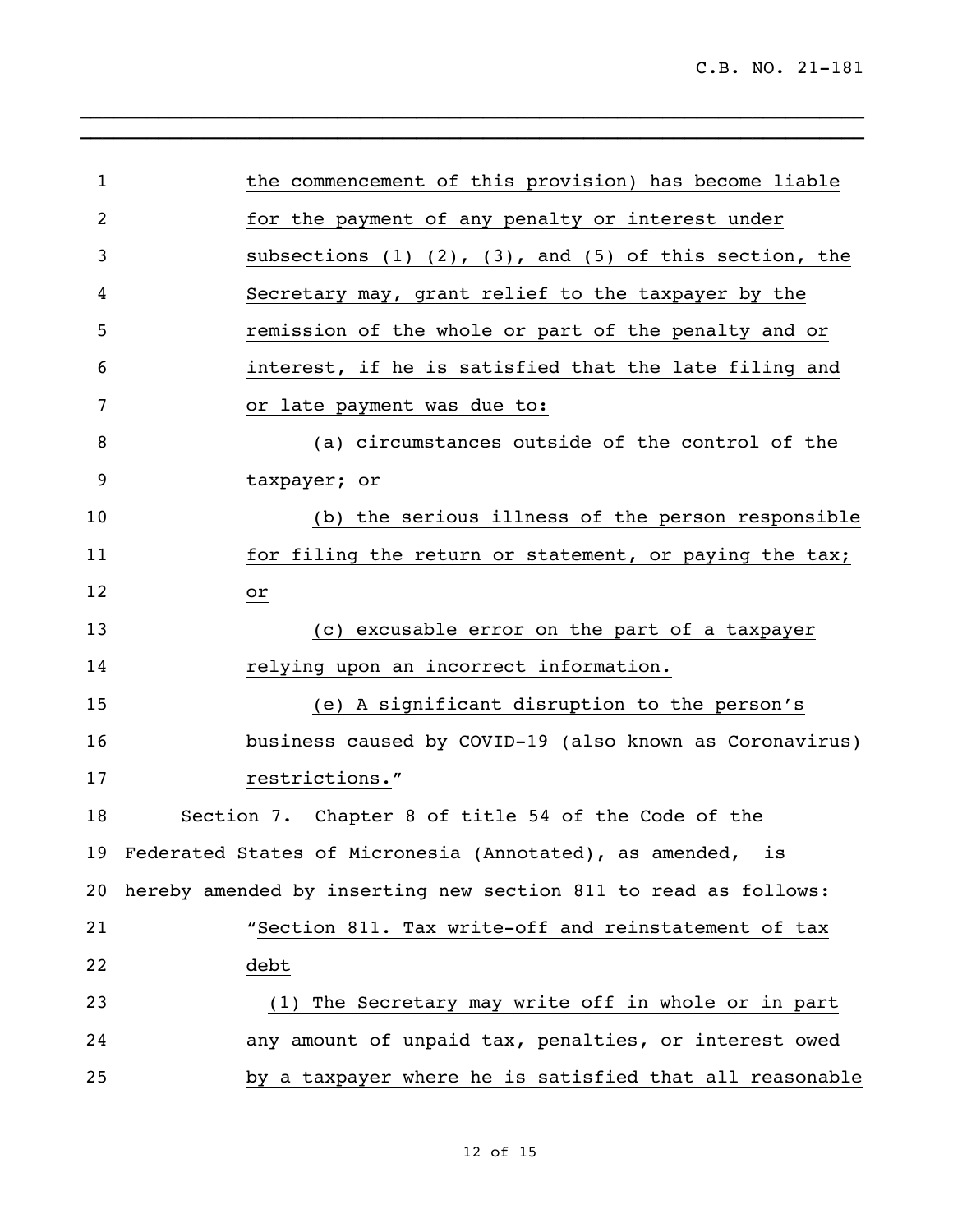| $\mathbf{1}$   | efforts have been taken to collect the tax, penalties,  |
|----------------|---------------------------------------------------------|
| $\overline{2}$ | or interest and the amount to be written off is in fact |
| 3              | irrecoverable;                                          |
| 4              | (2) The provisions of subsection (1) shall apply to     |
| 5              | the following categories:                               |
| 6              | (a) a taxpayer who, after reasonable enquiry has        |
| 7              | left the FSM and permanently resides overseas;          |
| 8              | (b) a taxpayer whose current whereabouts,               |
| 9              | business or residential addresses are not known;        |
| 10             | (c) a deceased taxpayer whose estate does not           |
| 11             | have any asset of value;                                |
| 12             | (d) a taxpayer with a serious illness or                |
| 13             | incapacitation who will not likely not have future      |
| 14             | earnings be able to earn any future income;             |
| 15             | (e) a person who is incarcerated for a period of        |
| 16             | not less than 5 years and will not likely earn any      |
| 17             | income in the future and does not have any asset of     |
| 18             | value;                                                  |
| 19             | (f) a person who is facing serious financial            |
| 20             | hardship due to a significant disruption to the         |
| 21             | person's business caused by COVID-19 (also known as new |
| 22             | Coronavirus) restrictions;                              |
| 23             | (g) a natural person who has suffered such loss         |
| 24             | or is in such circumstances that the payment of the     |
| 25             | full amount of the tax has entailed or would entail     |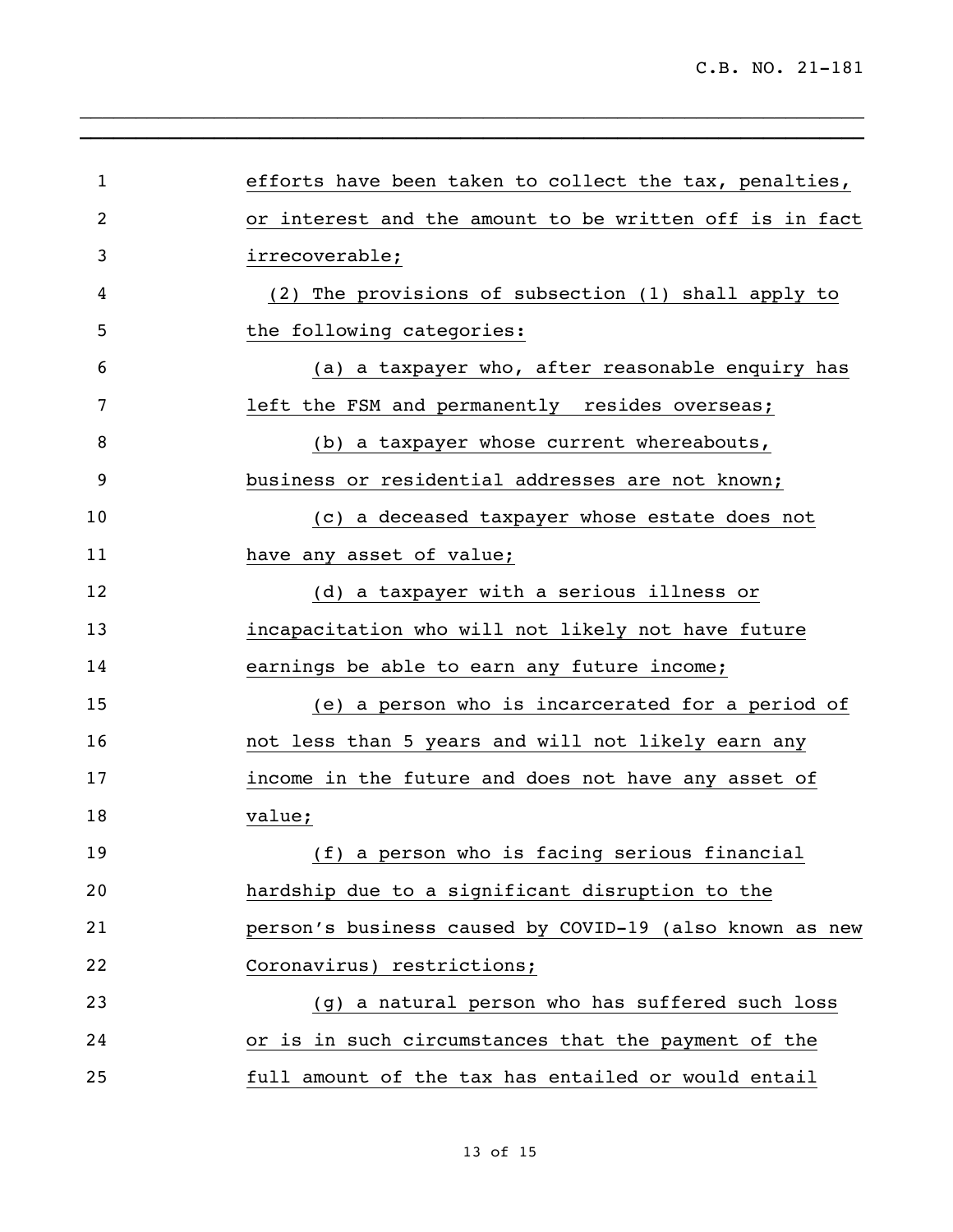| $\mathbf{1}$ | serious hardship;                                                 |
|--------------|-------------------------------------------------------------------|
| 2            | (h) an insolvent or bankrupt corporation, or                      |
| 3            | (i) it is uneconomical to pursue the recovery of                  |
| 4            | the outstanding unpaid tax.                                       |
| 5            | (3) Notwithstanding anything in this section, the                 |
| 6            | Secretary may reinstate within a period of seven (7)              |
| 7            | years the amount written off if the Secretary, upon               |
| 8            | reasonable enquiry, is satisfied that:                            |
| 9            | (a) the taxpayer is financially capable of paying                 |
| 10           | the amount written off in full or in part within a                |
| 11           | period of 5 years upon reinstatement, and the amount              |
| 12           | written off is economically viable to recover; or                 |
| 13           | (b) the taxpayer knowingly absconded to avoid the                 |
| 14           | amount written off and the taxpayer is financially                |
| 15           | capable of paying the amount written off in full or in            |
| 16           | part within a period of 10 years upon reinstatement."             |
| 17           | Section 8. Chapter 8 of title 54 of the Code of the               |
| 18           | Federated States of Micronesia (Annotated), as amended, is hereby |
| 19           | amended by inserting new section 812 to read as follows:          |
| 20           | "Section 812. Delegation of Secretary's functions and             |
| 21           | powers.                                                           |
| 22           | (1) Subject to subsection (4) of this section, the                |
| 23           | Secretary may, by written instrument, delegate to a               |
| 24           | Department of Finance and Administration employee any             |
| 25           | of his functions and powers under Title 54, other than            |